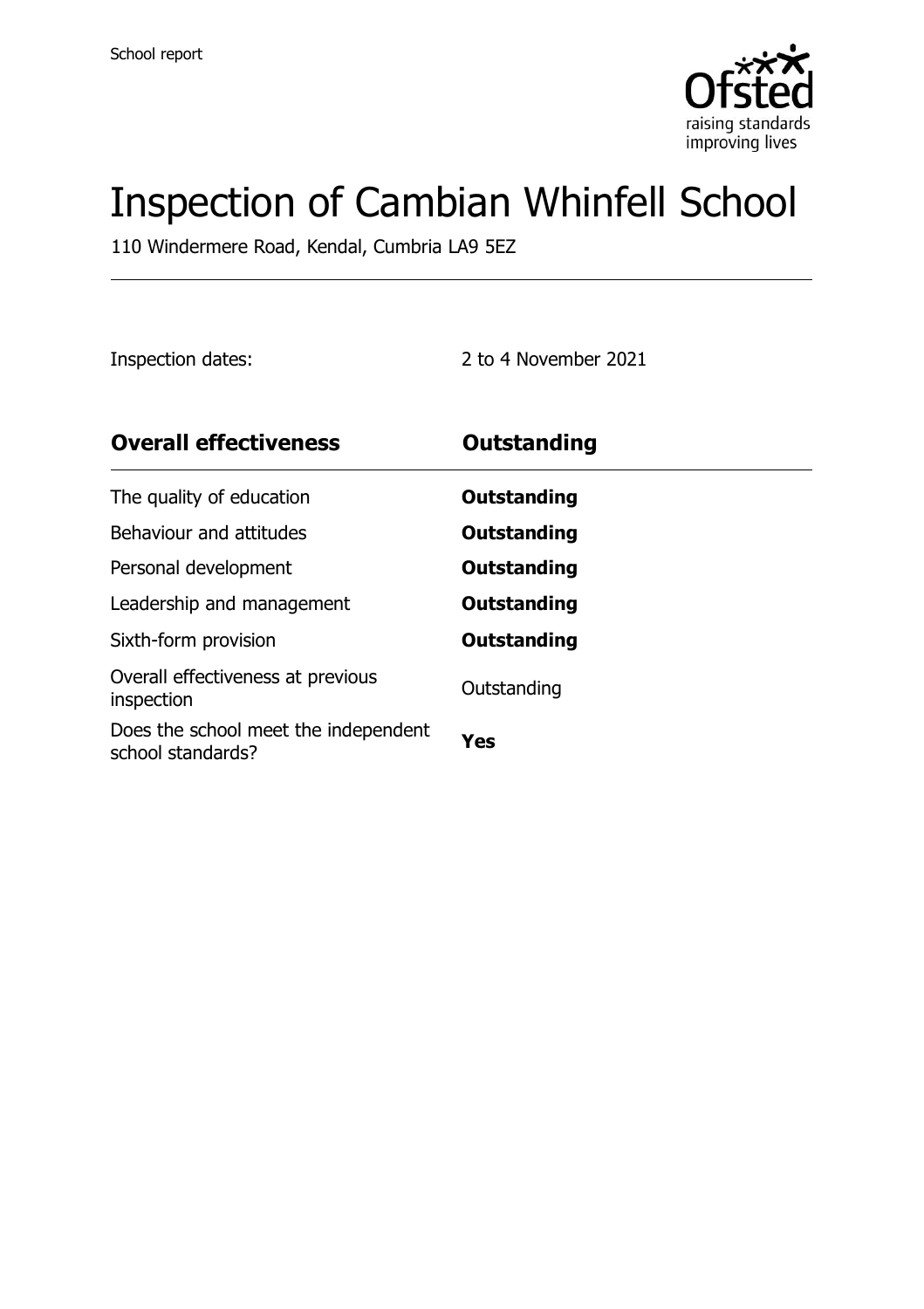

#### **What is it like to attend this school?**

Pupils' education and welfare provision at Whinfell School makes a significantly positive difference to their lives. Pupils achieve well after previous, negative experiences of education. Many pupils improve their attendance dramatically once they join the school. They develop trusting relationships with staff. Pupils engage successfully in their education due to the strength of these relationships.

Pupils develop secure skills and knowledge that they have not achieved elsewhere. Leaders have high expectations for pupils. They reach personalised and highly ambitious goals because of the strong curriculum and expert support they receive. This prepares them very well for their future.

Pupils are happy and safe. They show high levels of respect and kindness towards adults and each other. Leaders' and staff's expertise mean that pupils' behaviour is exceptionally well supported. Pupils who spoke to inspectors said that bullying is very rare. Any incidents are resolved quickly and sensitively by staff.

Parents and carers know that staff look after their children effectively. Parents who spoke to the inspector commented that the exemplary support their children receive has 'changed their lives and given them hope'.

Pupils take part in activities to raise money for charities and take part in local art exhibitions. They are proud of the work they have undertaken to support the local homeless shelter. Pupils particularly value the outdoor learning provision. This develops their leadership skills, resilience and confidence. These activities develop pupils' social skills and prepare them for adult life.

#### **What does the school do well and what does it need to do better?**

Leaders work successfully, addressing pupils' needs through the personalisation of a broad, coherently planned and ambitious curriculum.

Teachers deliver the curriculum with much confidence. They feel extremely well supported by subject leaders. The content within subjects is delivered in a logical order. Pupils' learning builds on what they already know and can do. This contributes strongly to pupils applying their previous learning confidently when they meet new ideas and concepts. As a result, pupils deepen their understanding across the curriculum. Pupils are extremely well prepared for the next stage of their education or training.

Teachers have strong subject knowledge. They clearly understand the content of various courses and qualification requirements in their subjects. These include functional skills, GCSEs and A levels. They devise well-planned programmes of study and are adept at reshaping these programmes to further develop pupils' learning. This helps pupils, including sixth-form students, who have had gaps in their education to engage well with learning. As a result, they achieve well in all subjects.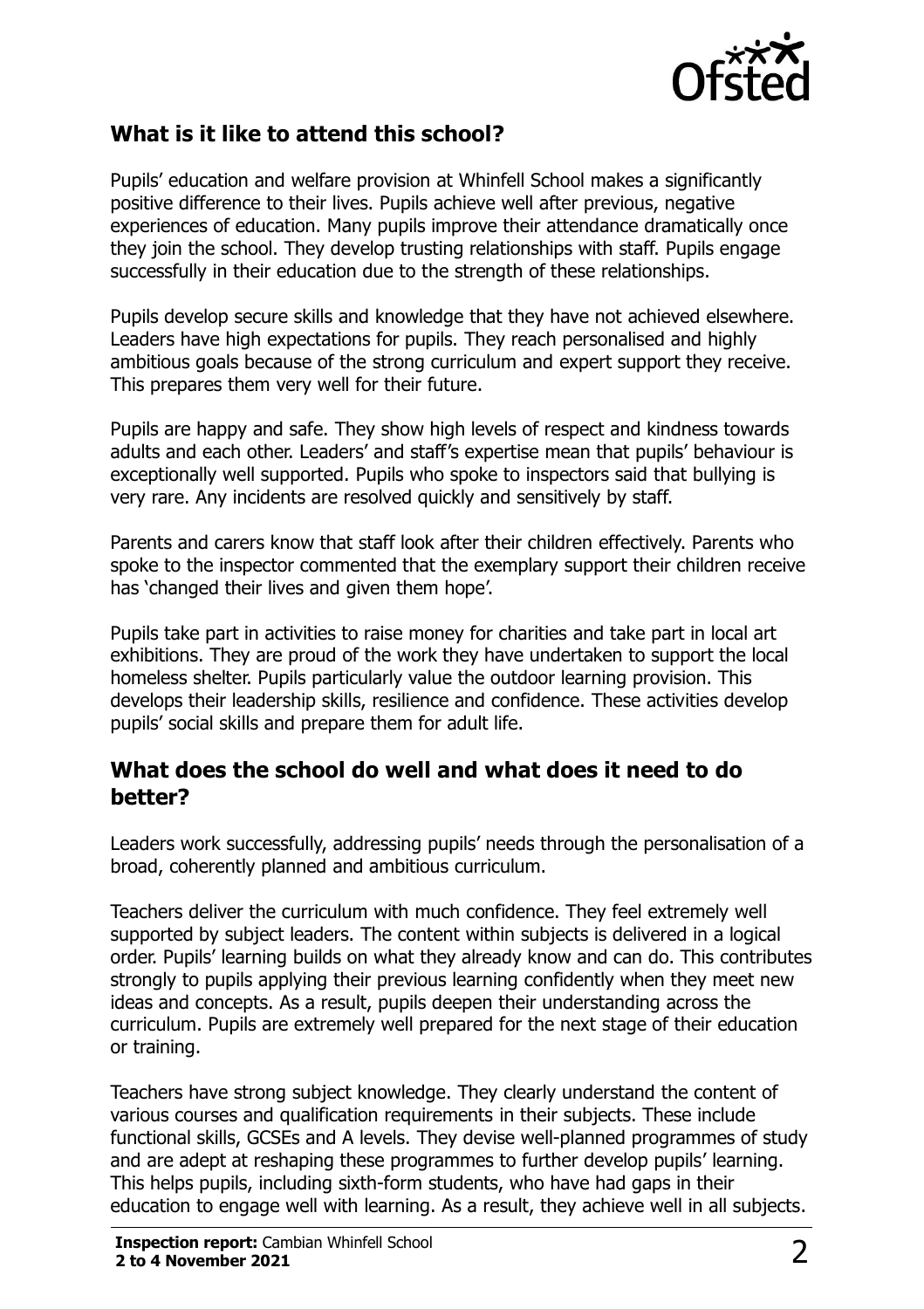

Teachers make sure that pupils' language and communication skills develop well so that they learn a wide vocabulary. Teachers introduce pupils to a wide range of authors and share books with them. Pupils are enthusiastic and talk with confidence about their reading. The highly effective way staff develop pupils' vocabulary and prediction skills enables pupils to read fluently and to comprehend what they read.

Pupils are well prepared for the next stage of their education or employment. They receive high-quality careers information, guidance and support. The school's programme of activities includes visiting speakers from a wide range of industries, for example engineering. Pupils take part in work experience in the local area. In addition, teachers provide support for pupils when they apply for jobs and college courses.

The work to promote pupils' personal development is exemplary. Many pupils lack confidence when they join the school. A focus on well-being is fundamental to the school's work. Staff have great success in developing pupils' character. They successfully raise pupils' aspirations. Staff also develop the way pupils think about others. In this way, pupils respect and celebrate the differences in others.

Pupils enrich their learning through an extensive range of opportunities. They take part in clubs based on their interests, such as computing and boxing. They benefit from being part of a pupil voice committee. Staff also support pupils to develop life skills through visits to supermarkets and restaurants. Pupils value these opportunities and say they have been able to try activities and achieve things they never thought they would.

The proprietor body and governors are clear about their roles in ensuring the development of the school. They have ensured that the school meets all of the independent school standards. They provide effective challenge and support to leaders. The accessibility plan complies with schedule 10 of the Equality Act 2010.

The proprietor body has put in place efficient and effective systems for ensuring the welfare, health and safety of pupils. Risk assessments are detailed. Any identified or reported concerns are dealt with swiftly. The safeguarding policy is published on the school's website. The proprietor body has also ensured that the website contains the relevant contact details for the school.

Staff told inspectors how proud they are to be part of the school. They also said that leaders provide support if needed. Staff appreciate how senior leaders consider their workload and well-being.

### **Safeguarding**

The arrangements for safeguarding are effective.

Governors oversee the school's safeguarding procedures effectively. Leaders respond to concerns quickly, referring pupils to other agencies when required. Leaders make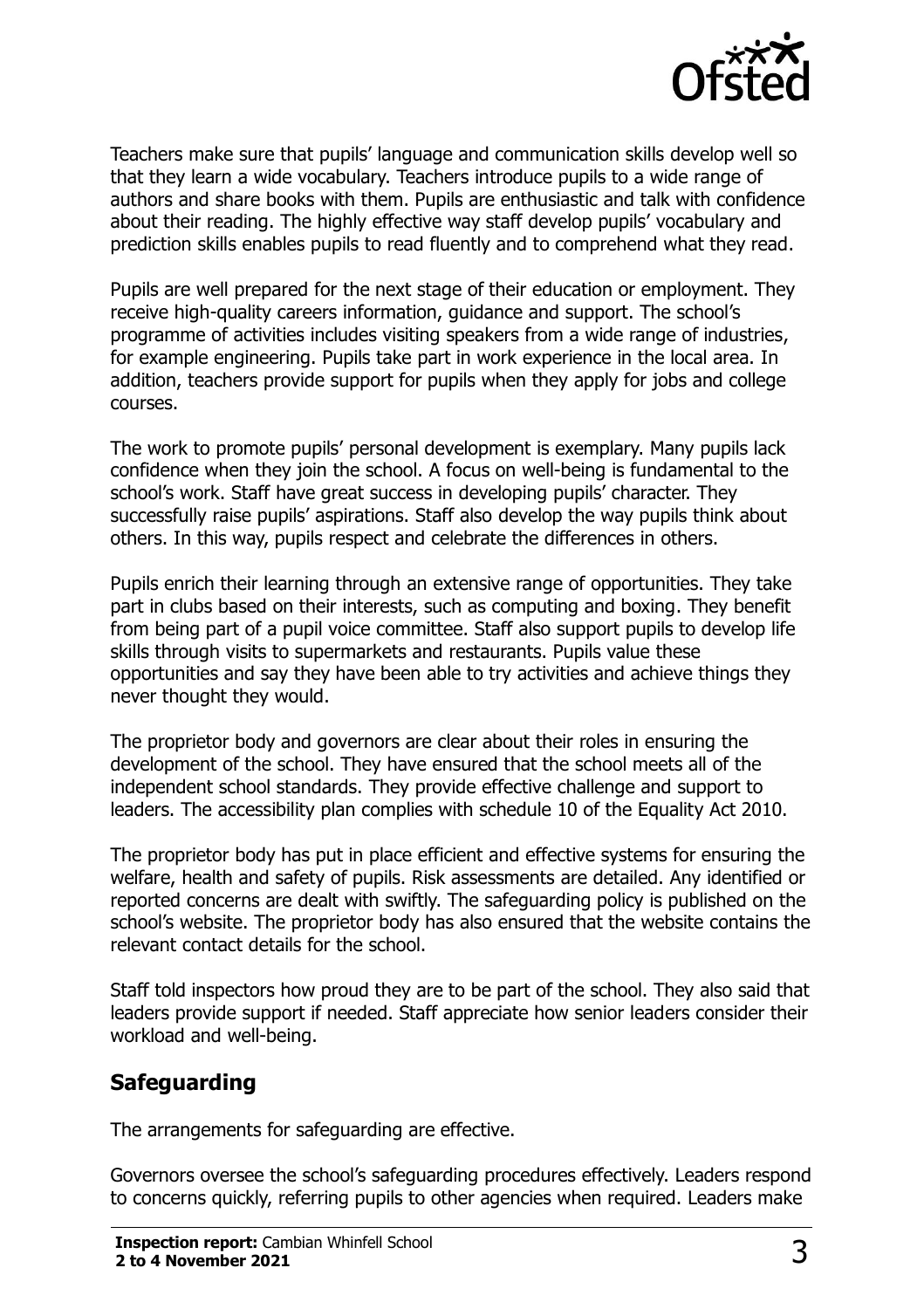

sure that all safeguarding arrangements meet requirements and are adapted precisely to the needs of the pupils. The culture of safeguarding in the school is strong.

Staff have a clear understanding of their responsibilities with reference to current safeguarding legislation and guidance. Therefore, staff are very effective in dealing with any concerns. Leaders work cooperatively with parents and outside agencies to support pupils to be safe.

Pupils are taught how to keep themselves safe when online. This enables them to make positive choices, for example in their use of the internet. Pupils told inspectors that they enjoy school and know who to speak to if they have any concerns. Parents are extremely supportive of school leaders and staff.

#### **How can I feed back my views?**

You can use [Ofsted Parent View](http://parentview.ofsted.gov.uk/) to give Ofsted your opinion on your child's school, or to find out what other parents and carers think. We use information from Ofsted Parent View when deciding which schools to inspect, when to inspect them and as part of their inspection.

The Department for Education has further quidance on how to complain about a school.

If you are the provider and you are not happy with the inspection or the report, you can [complain to Ofsted.](http://www.gov.uk/complain-ofsted-report)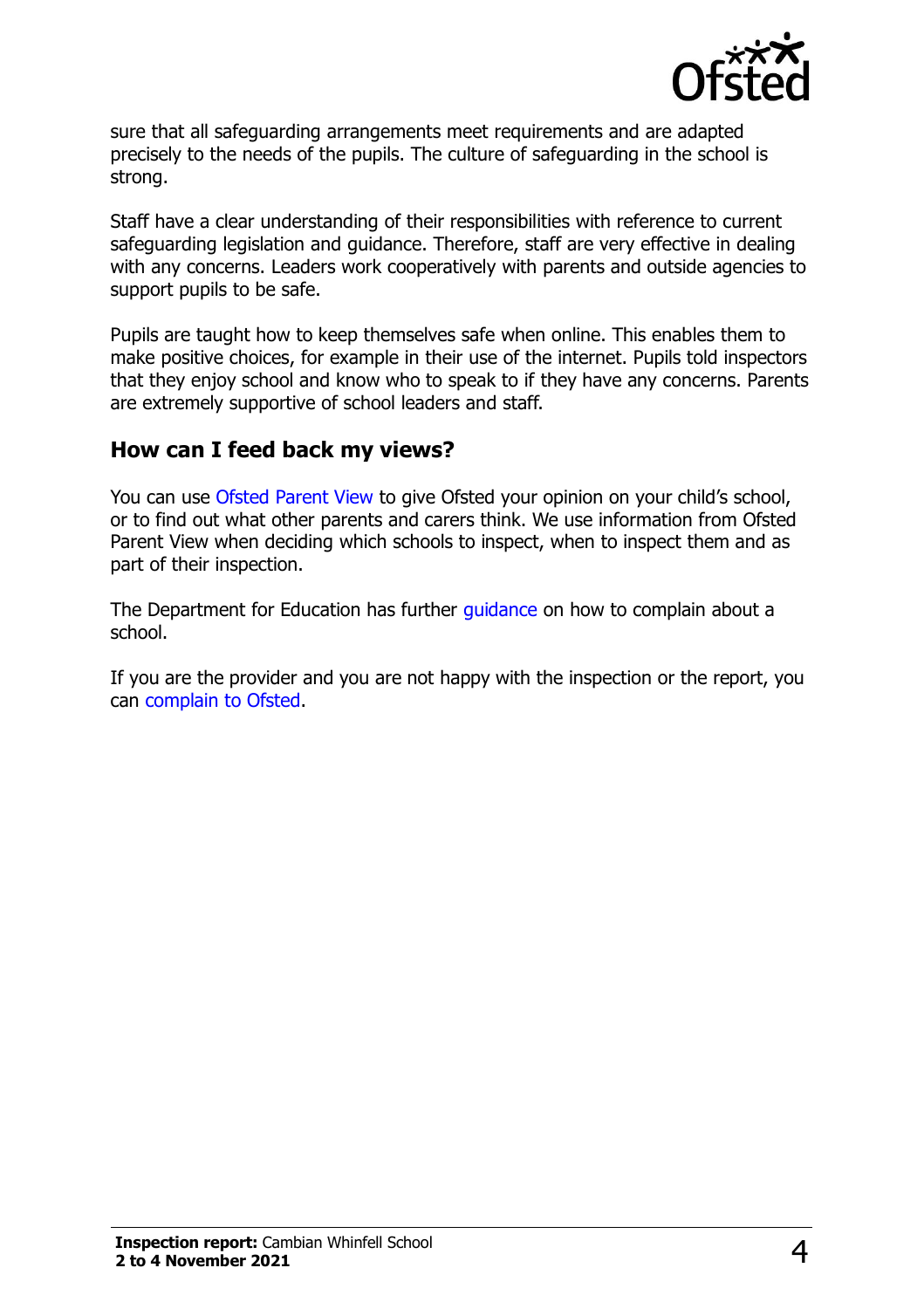

## **School details**

| Unique reference number                         | 134781                                                                                          |
|-------------------------------------------------|-------------------------------------------------------------------------------------------------|
| <b>DfE registration number</b>                  | 909/6054                                                                                        |
| <b>Local authority</b>                          | Cumbria                                                                                         |
| <b>Inspection number</b>                        | 10206010                                                                                        |
| <b>Type of school</b>                           | Independent school                                                                              |
| <b>School category</b>                          | Independent residential special school                                                          |
| Age range of pupils                             | 11 to 19                                                                                        |
| <b>Gender of pupils</b>                         | <b>Boys</b>                                                                                     |
| Gender of pupils in the sixth form              | <b>Boys</b>                                                                                     |
| Number of pupils on the school roll             | 12                                                                                              |
| Of which, number on roll in the sixth 5<br>form |                                                                                                 |
| <b>Number of part-time pupils</b>               | $\overline{0}$                                                                                  |
| <b>Proprietor</b>                               | Cambian Whinfell School Limited                                                                 |
| <b>Chair</b>                                    | Naseem Akhtar                                                                                   |
| <b>Headteacher</b>                              | David Glaves                                                                                    |
| <b>Annual fees (day pupils)</b>                 | £86,138                                                                                         |
| <b>Telephone number</b>                         | 01539723322                                                                                     |
| Website                                         | www.cambiangroup.com/specialist-<br>education/our-schools/asperger-<br>schools/whinfell-school/ |
| <b>Email address</b>                            | whinfell.admin@cambiangroup.com                                                                 |
| Date of previous inspection                     | 15 to 17 May 2018                                                                               |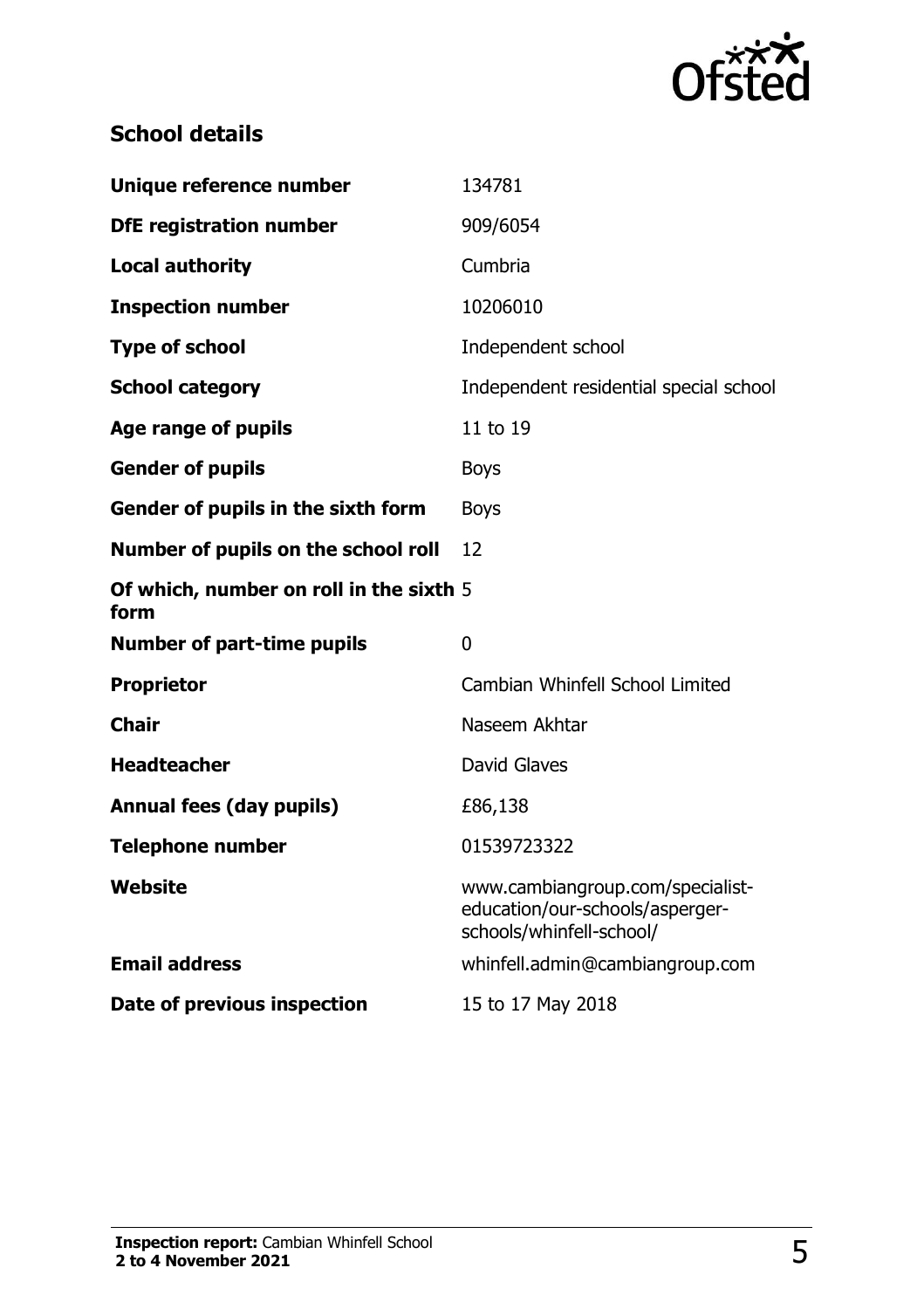

#### **Information about this school**

- This inspection was carried out at no notice at the request of the registration authority for independent schools. There was a focus on Part 3, Part 5 and Part 8 of the independent school standards.
- The school uses no alternative provision.

#### **Information about this inspection**

Inspectors carried out this inspection under section 109(1) and (2) of the Education and Skills Act 2008. The purpose of the inspection is to advise the Secretary of State for Education about the school's suitability for continued registration as an independent school.

The school meets the independent school standards. These are the requirements set out in the schedule to the Education (Independent School Standards) Regulations 2014.

This was the first routine inspection the school received since the COVID-19 pandemic began. Inspectors discussed the impact of the pandemic with the school leaders and have taken that into account in their evaluation.

- Inspectors carried out deep dives in early reading, personal, social and health education, art and design and mathematics. They held discussions with senior leaders, subject leaders and teachers. They also talked to pupils about their learning and scrutinised their work.
- In addition, inspectors considered other subjects as part of this inspection. They held discussions with the subject leaders, sampled work and talked to pupils.
- Inspectors met with senior leaders and reviewed documentation related to safeguarding.
- Inspectors met with a representative of the proprietor group and curriculum leaders. They reviewed a range of documentation, including that related to the school's self-evaluation and governance.
- Inspectors talked to staff and pupils. They analysed the responses to Ofsted Parent View, the online questionnaire, and the free-text response. They also talked to three parents. They analysed the responses to the staff questionnaire and three responses to the pupil questionnaire.

#### **Inspection team**

Simon Hunter, lead inspector **Her Majesty's Inspector** 

Linda Emmett **Her Majesty's Inspector**